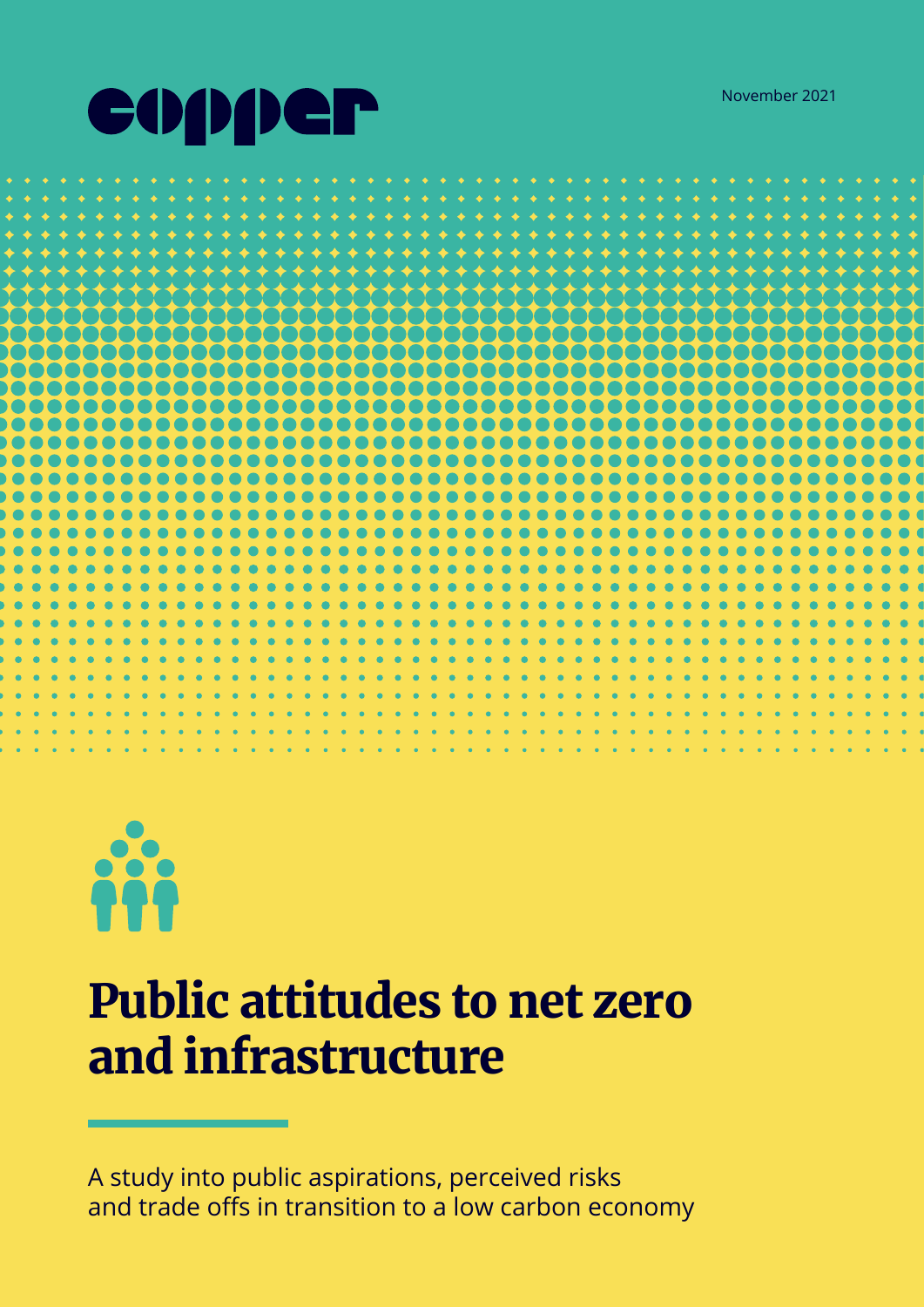

**The transition to net zero is going to play a central role in government policy and the public's lives for the decades to come. Central to this is the future of new infrastructure projects and their net zero story.**

Copper has measured public attitudes to infrastructure for over 5 years to understand sentiment around key areas of our industry. Now, we have studied public attitudes to net zero to understand where the public needs support in understanding the future of infrastructure.

This report explores the public's views on net zero, new infrastructure projects, government policy, the willingness to change habits and activities to support climate change.

It is clear from research that the public grasp the nuances around major infrastructure projects and net zero requirements, including carbon offsetting. There is a willingness to change day to day lives to accommodate a reduction in carbon emissions, but no consensus on how to pay for net zero.

An honest conversation is expected by the public when it comes to new projects and the transition to net zero.

### Executive summary

#### **Context**

This year sees the UK host the 26th UN Climate Change Conference of the Parties (COP26) in Glasgow. The summit will bring parties together to accelerate action towards the goals of the Paris Agreement and UN Framework Convention on Climate Change. The UK is already committed to working towards ambitious net zero targets – in [June 2019,](https://www.gov.uk/government/news/uk-becomes-first-major-economy-to-pass-net-zero-emissions-law)  [Parliament](https://www.gov.uk/government/news/uk-becomes-first-major-economy-to-pass-net-zero-emissions-law) passed legislation requiring the Government to reduce the UK's net emissions of greenhouse gases by 100% by 2050. Net zero refers to achieving a balance between the amount of greenhouse gas emissions produced and the amount removed from the atmosphere. The UK makes up less than 1% of global emissions and demonstrating a path to net zero, the UK hopes to set an example that others can follow.

#### **Introduction to the report**

Copper Consultancy has conducted research to find out what the public thinks about infrastructure and net zero. Our background in understanding attitudes to infrastructure tells a story of pragmatic views, but a lack of support in helping people understand complex issues.

The drive towards net zero will play a central role in Government policy and decisions on infrastructure and major projects for many years to come. Government's ambitions around levelling up the UK, supporting the economy and hitting net zero targets all meet in the infrastructure sector. The fight to stop global temperatures rising is one of the most complex when played out on the ground. Infrastructure is often caught in the middle, requiring a balance between achieving net zero targets, supporting economic growth and levelling up across the UK.

In this report, we have set out to measure the public's understanding of the overlap between infrastructure and net zero ambitions. The report aims to shed some light on how the Government, clients, promoters and project teams can respond to this challenge.

### Why we studied public attitudes to net zero emissions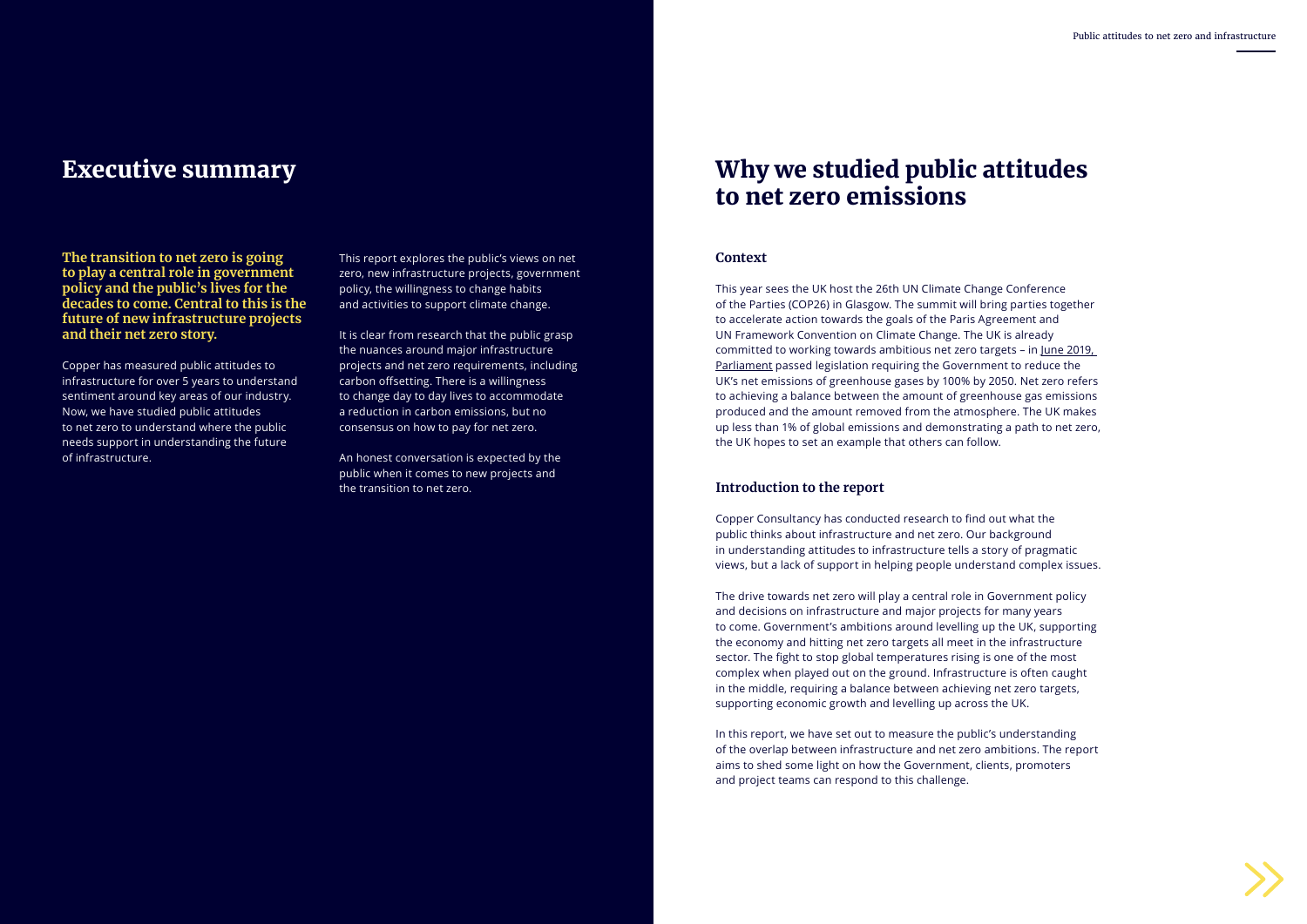

#### **Section 1**

The public sees climate change as one of our greatest challenges and say they are motivated to address it

#### **Section 2**

The public believes our own actions will have the biggest impact on addressing climate change

#### **Section 3**

What net zero means to people

#### **Section 4**

There are nuanced trade-offs the public is willing to accept

#### **Section 5**

There is no consensus on how to pay for net zero

#### **Section 6**

Net zero and infrastructure – expectations around industry's response to climate change has been raised

#### **Section 7**

Climate change will be used to oppose projects, but individual concerns are still more pressing

### Sections and the commendations of the commendations of the commendations of the commendations of the commendations of the commendations of the commendations of the commendations of the commendations of the commendations of



The days of major projects not being net zero and not having a compelling story of how they are taking responsibility for emissions are over. It is important to explain what net zero means for a project – even 'bad news' – as the public grasps the implications of a project on net zero targets.



A national narrative is needed to explain how some infrastructure projects are inherently not 'net zero' but are required to support the economy. There is not a 'one rule' approach when considering the value of projects.



An honest conversation is expected by the public and industry needs to respond to address this demand – people understand that not all projects are inherently net zero.



Strategies for offsetting carbon emissions need more clarity in order to secure public understanding.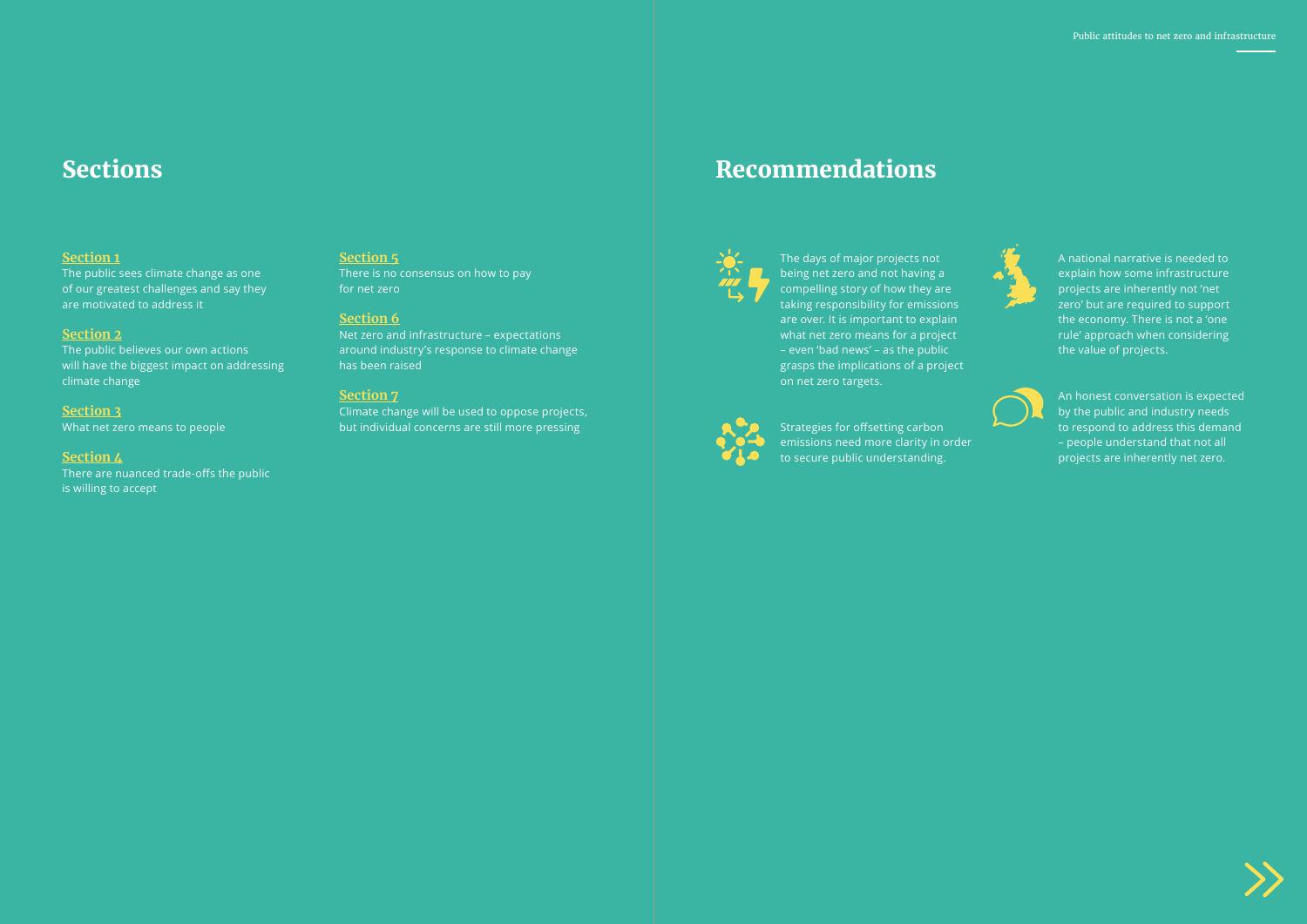The public sees climate change as one of our greatest challenges and say they are motivated to address it

### Section 1



The principles of climate change and net zero are accepted by the public. There is a consensus that climate change is one of the biggest issues globally and the majority of people are willing and motivated to address the challenge – 53% feel motivated to take action in their personal lives to address climate change.



Copper asked respondents whether they are, or have previously been, aware of the government's plans to reduce  $CO<sub>2</sub>$  emissions by 78% by 2035 – 64% answered yes, with the highest level of awareness among 25-34 year olds (69.5%). The lowest level of awareness of government plans is among 45-54 age range, but still remains high at 59%.

#### **Only 2.3% of respondents do not believe there is climate change.**

While the global pandemic remains the highest priority, other long standing issues remain important to people. COVID-19 aside, healthcare and climate change are the highest priorities, scoring higher than social care and education.

Voting behaviour presents a difference in views – Liberal Democrat voters scored climate change as the highest priority (63%), second only to COVID-19, compared to 46% of Green Party voters. Labour and Conservative voters both ranked healthcare (59% and 54% respectively) above climate change (53% and 44% respectively) as a priority issue.





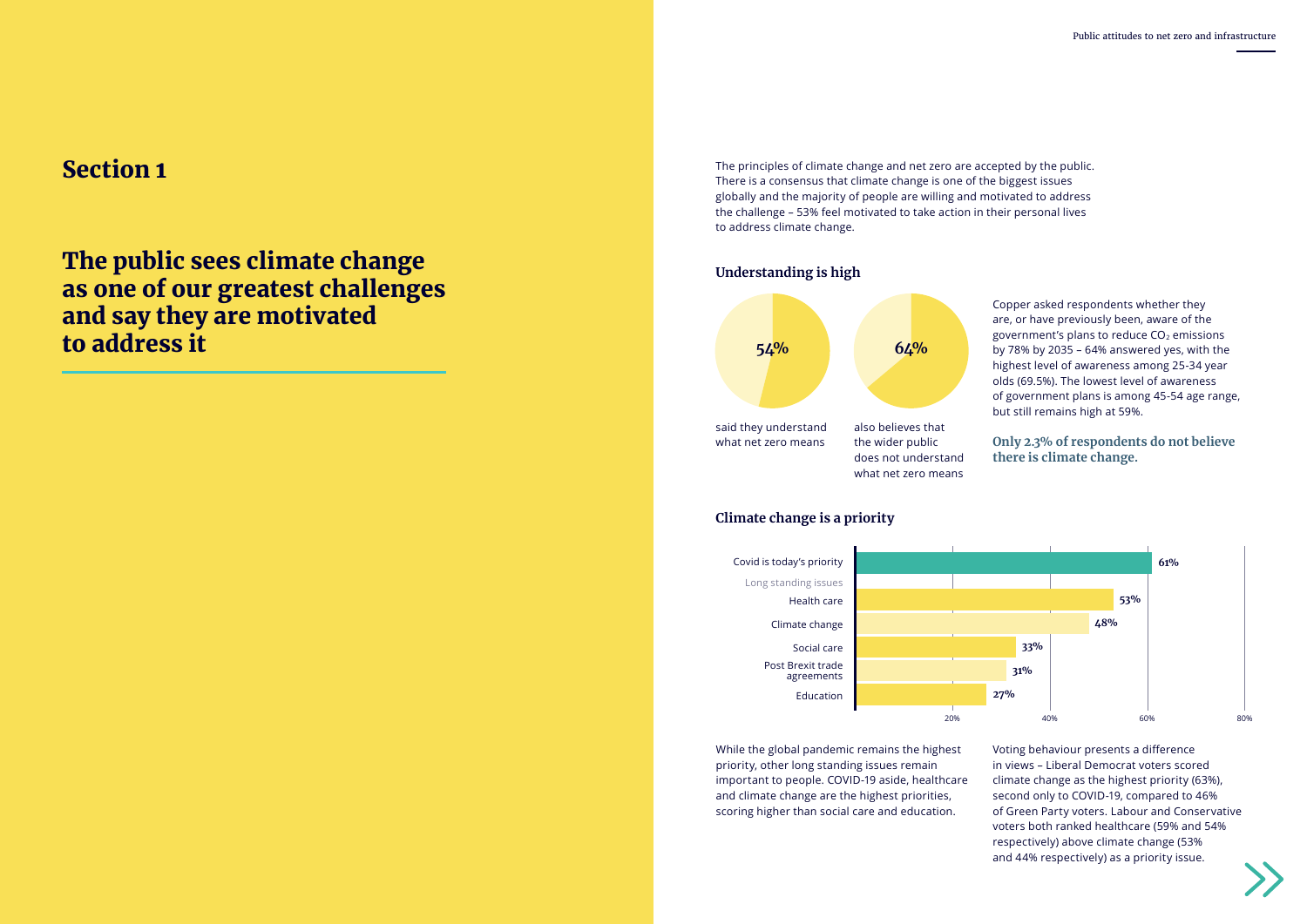The public believe our own actions will have the biggest impact on addressing climate change

Section 2 The public are willing to take action themselves to address climate change and believe individual actions have more impact than government legislation. At the moment, the public's willingness to take action is high – 74% are motivated to take action in their personal lives but only 43% consider taking action at work. There is a gap in understanding on who should take responsibility for emissions at work in the public's view.

Gender presents an interesting demographic split in who is more open to taking personal responsibility with 46% of men willing to change their own behaviours in relation to recycling, travel, energy use and food choices would be important in achieving climate goals, compared to 60% of women.



### **The impact of government decisions on individual behaviours**

Only 37% say government support for infrastructure projects which are not net zero makes their personal efforts to address climate change feel less significant, but 45% said it makes their efforts feel equally or more important. Across all age brackets, the 55+ group feel most demoralised to take action against climate change in this context.

13%

say they don't think government decisions impact their own behaviours



say they don't think they have been asked to reduce their emissions while government supports new projects which generate emissions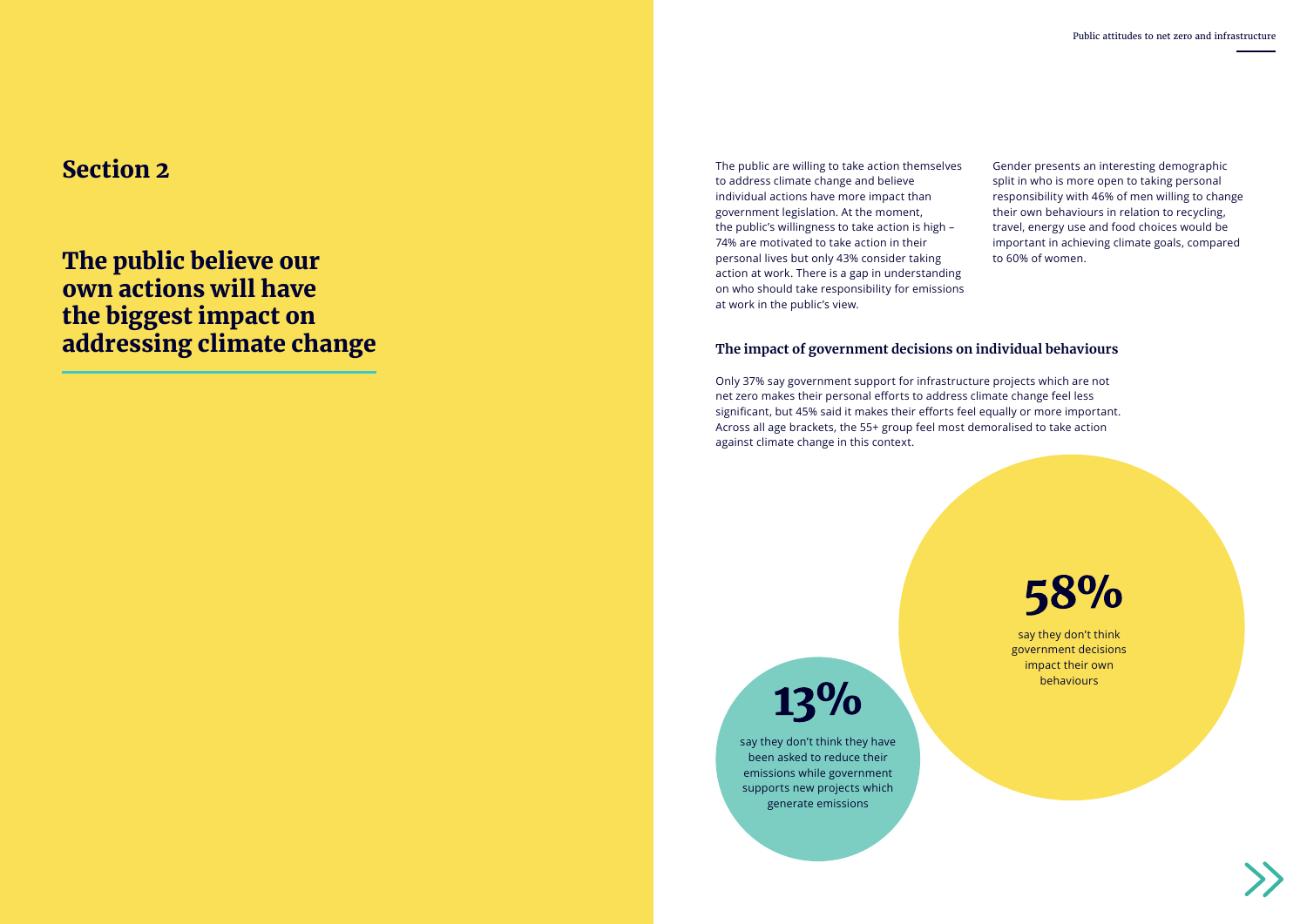Public attitudes to net zero and infrastructure





**36%** think government and industry is taking sufficiently quick action

**35%** disagree

with the rest undecided

### **The public think elected representatives need to be bolder**

**54%** agree that personal behaviours need to change

**•** 60% of women said this was their top priority compared to 46% of men



- **42%** want to see more government legislation to make zero emission targets legally binding
- **•** Lib Dem voters are most likely to support individual responsibility and government legislation as the two biggest leavers the UK can pull
- **•** Labour and Conservative voters take a similar view on the balance between personal responsibility and government legislation
- **•** More men (43%) than women (40%) prefer the idea of government legislation



**38%** perceive that industry achieving net zero by 2050 should be the priority



**36%** say offsetting our emissions should be the national priority



**33%** say we should focus efforts on new technologies to reduce or capture emissions

#### **The public's view on the most important levers to pull in achieving climate goals:**



The current government strategy is seen as 'OK' but **53%** don't have confidence in what government is doing today



Across the UK, people in Wales are most likely to have the highest level of confidence in government actions to reverse climate change.



**The lowest levels of confidence sit in the 45–54 and 55+ age brackets**

**The most confident demographic by age are 24–44 year olds**



#### **Apathy towards government action is a key theme**

Neither agree or disagree was the most commonly cited response when considering if they support the government's approach to reach net zero with apathetic views of respondents doubling with age. The 'strongly agrees' drop off to just 7% and 4% in ages 45–54 and 55+ respectively.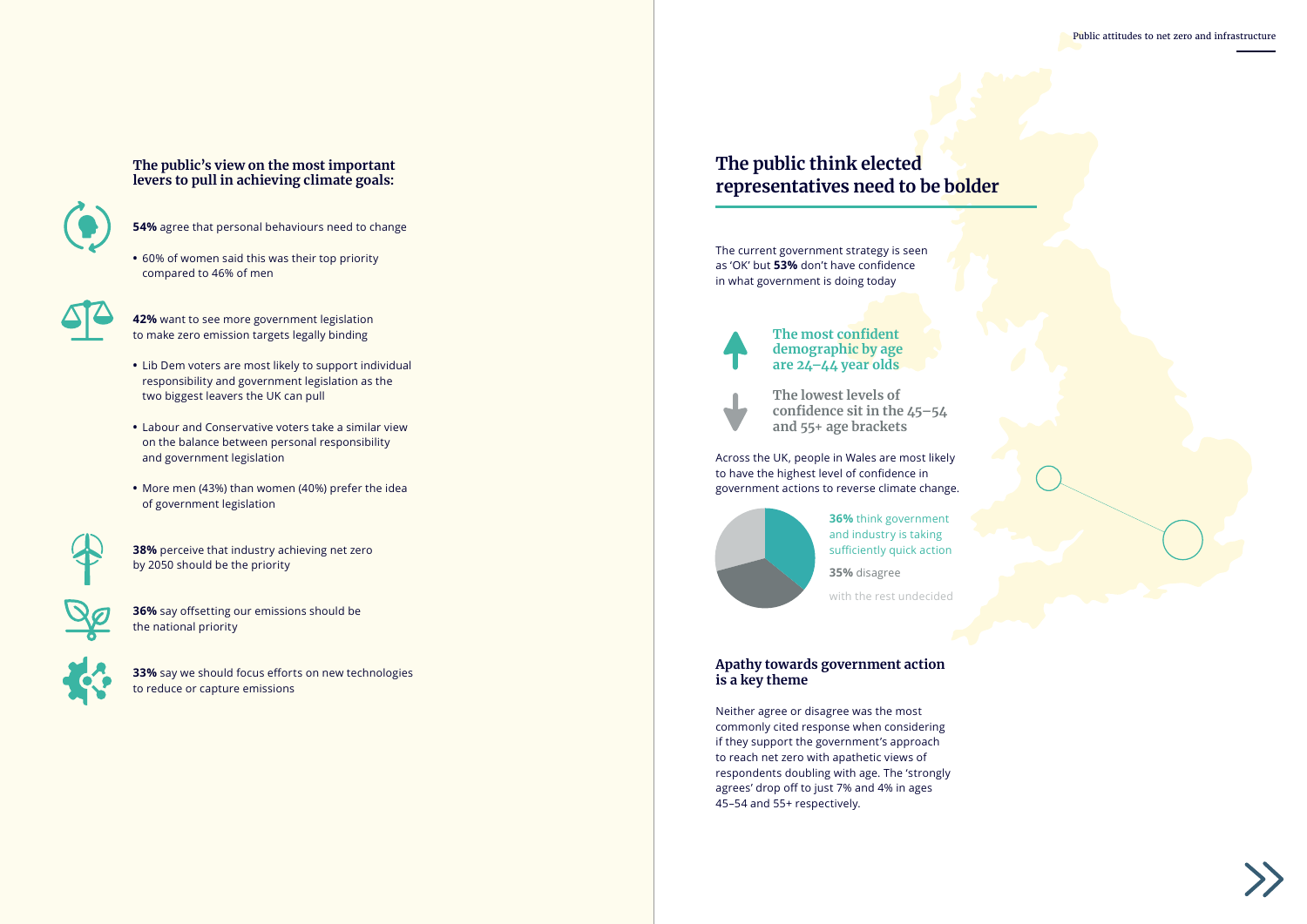### What net zero means to people

### Section 3

# **76% feel that actions now will improve prospects for future generations;**



# **only 4% disagrees**

This is consistent across a range of demographics and geographies. At the same time, the transition to net zero is not perceived as risk free and is seen as a threat to employment opportunities by some. But this view is not universal – only 25% say the transition to net zero would not benefit them.

In terms of quality of life and health, 41% believe that net zero will improve personal quality of life, whereas 28% do not believe net zero will improve their life and wellbeing. We found that 47% believe the transition to net zero will provide health improvements where they live – 28% don't and 24% are undecided.

#### **Net zero hesitancy is low**

The benefits of a net zero world are broadly understood. We found 38% of over 55 year olds felt net zero would not benefit them compared with 8% for 16-24 year olds.

The East of England and Northern Ireland (both only 35%) residents say that the net zero transition will not benefit them – these areas of the UK show the highest levels of hesitancy to the net zero.

The public says our actions to address climate change now will improve the lives of future generations.

This section explores what net zero means to individuals and how they view the impact of the transition to net zero for future generations, their health, wellbeing and employment opportunities.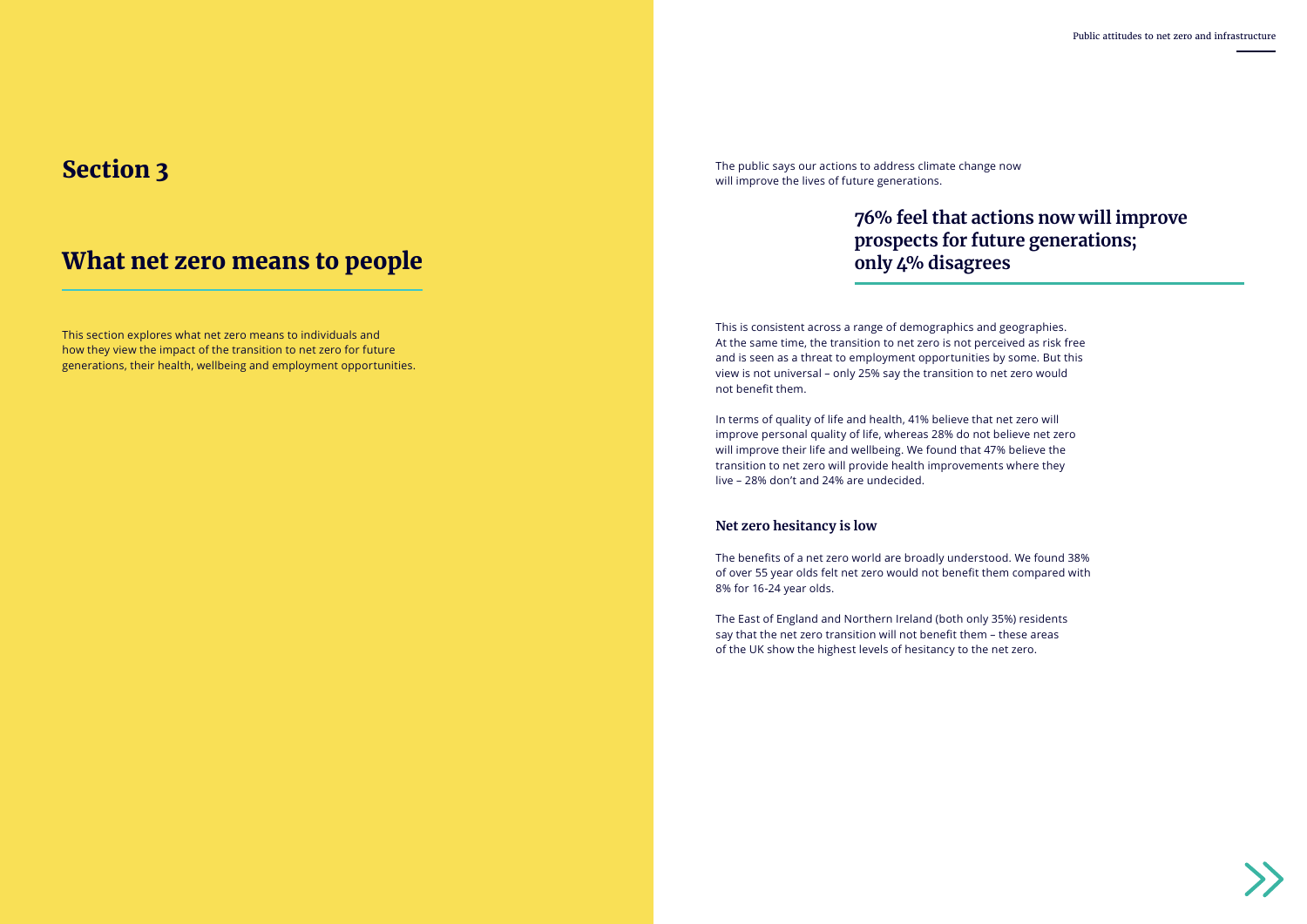### **What net zero means for the UK at home and abroad**

The fight against climate change and the transition to net zero is seen as an opportunity for the UK – both in terms of improving domestic services and creating a global role for Britain.

At home, the public feels that net zero will deliver:

- **•** Better energy services (40%)
- **•** Export opportunities (33%)
- **•** Create more jobs (28%)
- **•** Better transport (25%)
- **•** Only 14% believe there will be no benefit.

Men feel more strongly (40%) that the transition to net zero would allow the UK to export technology and skills around the world, compared to 26% of women.

When considering the UK's role globally:

#### **It is unclear to people if the net zero transition will make them more prosperous**

The younger the respondent, the more likely they were to say the transition to net zero would make them better off financially – 17% of 16-24 year olds feel it will make them richer, compared to 6% of those 55+.

Geography plays a part too – 32% of East of England residents said they would be worse off compared to Greater London and Scotland (both 22%).

Our study found:

**13% of respondents think the transition to net zero will make them richer**

**16% say poorer**

**51% say about the same**

**20% don't know if it will change their personal wealth**

### **The transition to net zero is seen as a possible threat to employment opportunities**

Only 14% said the net zero transition would improve job prospects



- **•** 29% of 16-24 year olds feel a net zero economy will provide good job prospects compared to 12% for 45-54 year olds.
- **•** Only 8% of residents of Glasgow and Manchester identified net zero as helping job prospects. Sheffield (18%), Cardiff and London (both 17%) were the highest to identify jobs prospects as an opportunity.

### **Do you feel a net zero economy will provide good job prospects?**



**says the UK is currently a global leader in achieving net zero**



**don't know if we are**

### 33%

**say the UK is not**



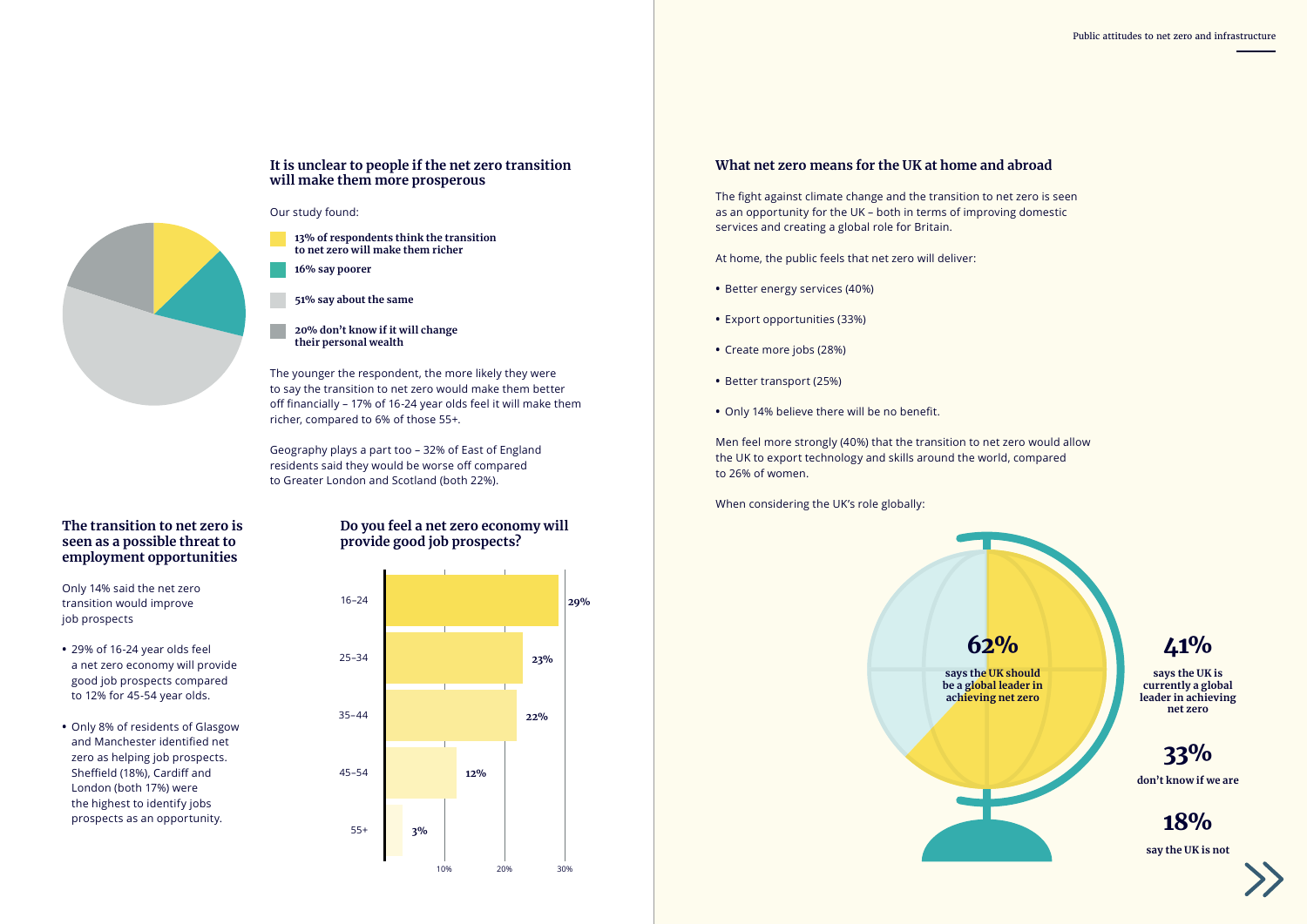

### There are nuanced trade-offs the public is willing to accept

### Section 4

In this section, we explore the compromises the public are willing to accept as we move to net zero. We examined people's daily lives such as how people travel, where they eat and how they shop.

In addition, we have tested public views on key transport policies around the world where governments have intervened to mandate change.

The areas where people are less willing to make changes included where they live with only 15% of the public prepared to make significant changes.

Encouragingly, only 9% of people said they wouldn't be willing to make any changes to their lives to move to net zero. Twice as many men (12%) compared to women (6%) are unwilling to make any changes.

Liberal Democrat voters are more likely to make lifestyle changes, compared to other political viewpoints.

### **Testing French government policy in the UK**

As part of the research, people were asked about the French government's policy to ban short-haul internal flights where train alternatives exist. The plan, aimed at reducing carbon emissions, has ended flight options where the same journey could be made by train in under two and a half hours.

The French government's approach is popular in the UK, with **80% in support of a similar approach in the UK and 10% in opposition**. Around 8% are not sure about the policy and whether they would welcome the approach in the UK.

Conservative voters are the most likely to oppose this policy, but this still only stands at 12% opposition, compared to 8% among Labour voters and 9% among Liberal Democrats. Green Party voters show the least opposition at 4%.

There is little variation in views across age brackets. However, people living in Newcastle and Brighton, at opposite ends of England, are most likely to oppose this policy in the UK.

#### **The public are willing to change how they go about their lives, but less so want they do**

People would be willing to make changes to:



**How they travel 50%**

**How they shop 43%**

**What they buy 48%**

**Where they travel 39%**





**Where they eat 39%** 



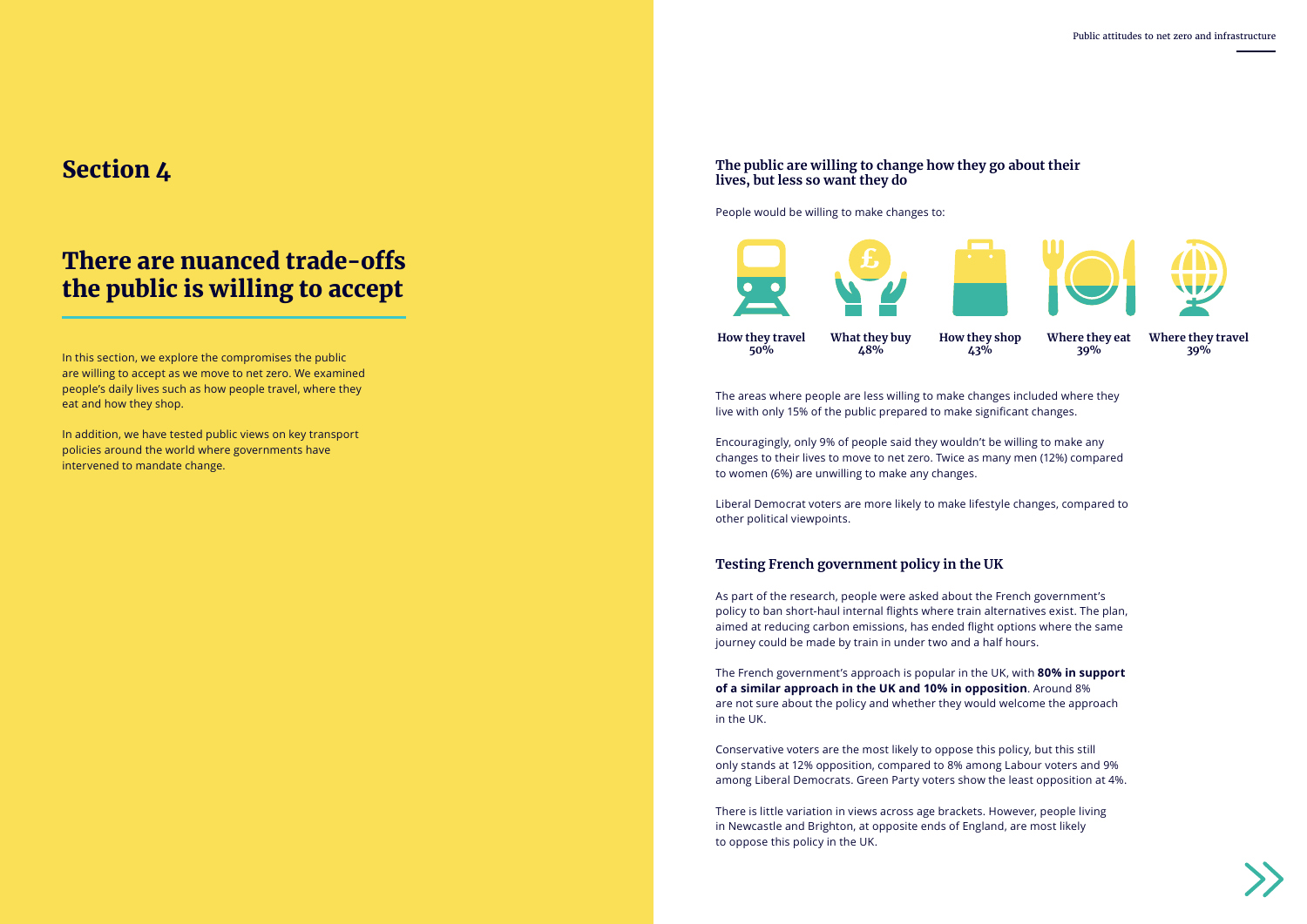### There is no consensus on how to pay for net zero

### Section 5

Many are uncertain about how to approach paying for net zero, with 29% believing that there is no fair way to cover the costs of addressing climate change.

Half are prepared to pay towards the transition to net zero, providing they can continue with their lives as they are today. This acceptance reduces with age – 60% of 16-24 year olds and 56% of 24-44 year olds are willing to pay more, compared to 44% of those aged 45 and above.

Politically, Conservative voters are least likely to pay more tax to support investment in green infrastructure (33%) whereas 41% of Labour voters and 54% of Liberal Democrat voters would be willing to pay more tax for greener infrastructure.

Overall, there is no consensus on how to pay for the transition net zero, with many unsure of their approach to financial contributions.

- **• 50% are willing to pay more if they can still continue with the same behaviours as they do today**
- **• Only 36% are willing to pay more tax to fund green infrastructure which may provide a direct benefit; 46% opposed and 18% don't know**
- **• People living in London are the most likely willing to pay for net zero (66%). Most cities are around (40% and 50%).**
- **• The least popular payment approach was taxation (9%). 29% said there is no fair way to pay.**





**In terms of how to pay, 36% of the public are willing to pay more tax to fund green infrastructure however, 46% are opposed to this idea.**

Those who believe they would consider making adjustments in their lives to address climate change were asked whether they are willing to pay more than they do today for habits and lifestyles they would like to prioritise such as travel and eating behaviours.

#### **Conservative voters are least willing to pay more tax**

### **The least popular approach to paying for net zero is unspecified taxation**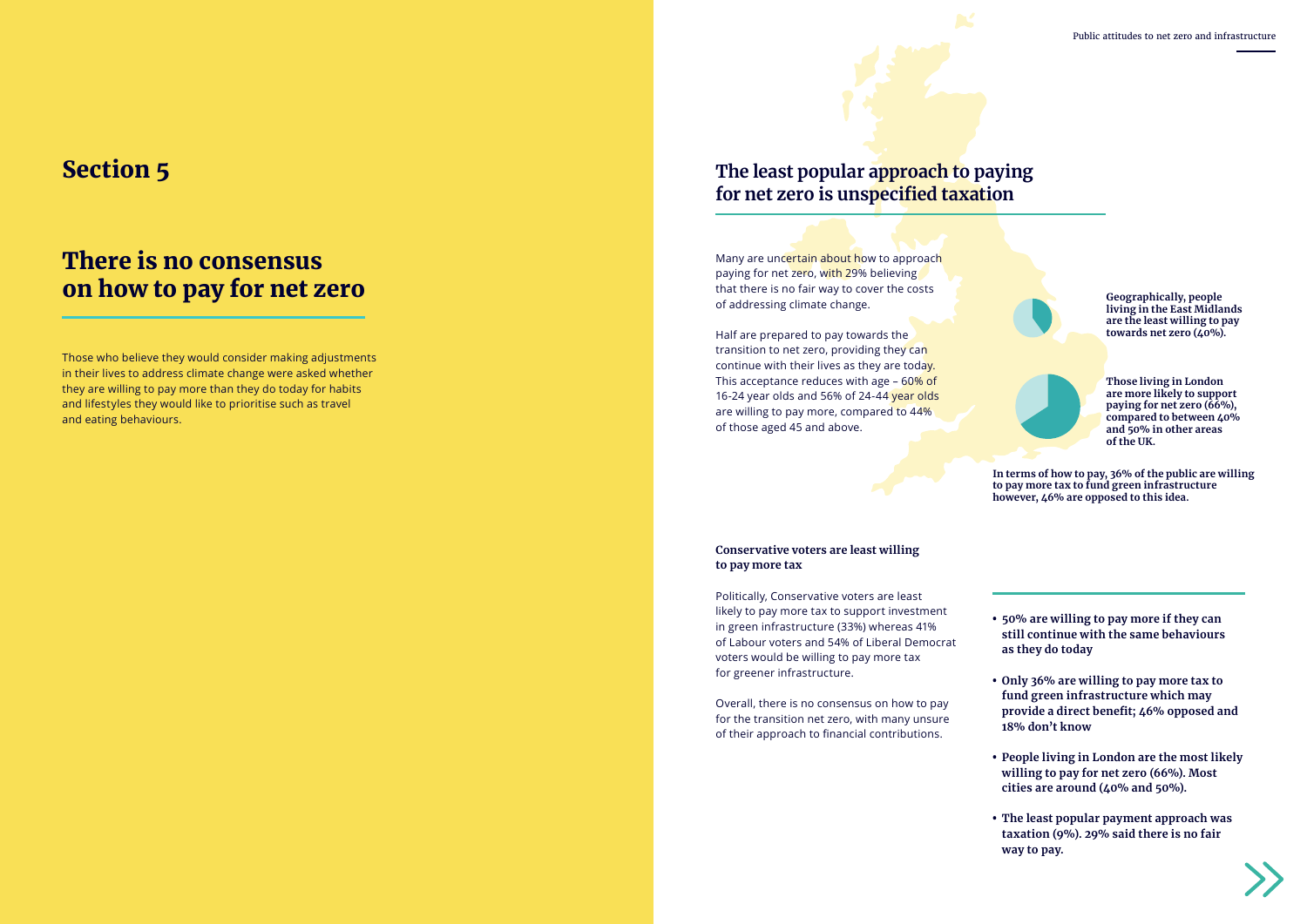

say all projects should offset emissions; only 5% say not

say projects should be required to explain their net zero story



say all projects should be net zero

#### **Section 6 The public understands that The public understands that The public understands that not all projects can or need to be net zero**

### 69%

69%

### 68%

### Net zero and infrastructure – public expectations of industry's response to climate change has been raised

If an infrastructure project provides vital economic or societal benefit – for example, job creation or financial gains for a local economy – but is not net zero, 57% of the public feel they would support it and could accept the project. This rises to 64% among Conservative voters.

In contrast, 18% of the public would oppose a project which is not inherently net zero. Conservative and Liberal Democrat voters are the least likely to oppose at 14%.

Despite this, 54% say new projects which are not inherently net zero – for example, new roads, airports and homes – do not complement government plans to address climate change.

### **People want to know how infrastructure is addressing climate change**

Although the public understands the need for new projects in terms of the economy and benefits to communities, they still feel all projects should endeavour to be net zero, whether that is directly through the project or by offsetting carbon emissions. There is strong support for offsetting emissions (69%) and requiring new infrastructure projects to explain how they are net zero and addressing climate change (69%).

This section explores the public's expectations for infrastructure projects and net zero, focusing in on wider economic and societal benefits. Overall, people grasp the concept that other benefits of a project may balance its need to be net zero but still believe every effort should be made to ensure net zero outcomes and carbon offsetting.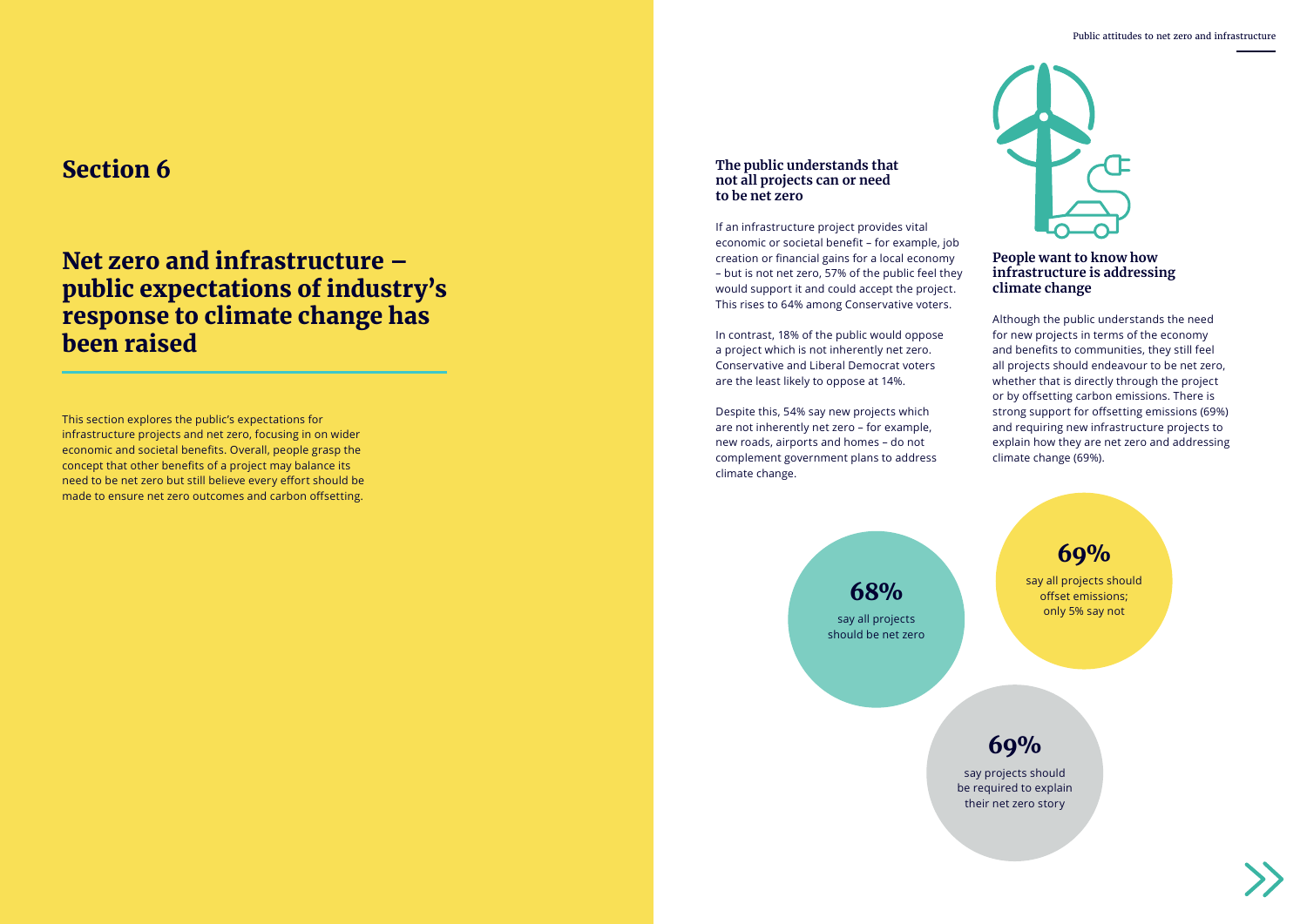

Around 55% believe that projects which boost the economy should continue alongside government objectives to reduce emissions and the transition to net zero. The government is continuing to progress and develop plans for renewable energy and electric vehicle infrastructure, but only 69% of people feel that these are complementary to wider plans to address climate change.

> The public understand and recognise the importance of a project delivering social and economic benefits. If a project cannot be net zero but delivers economic or social value, 54% say government should support it while only 10% are opposed to this.

#### **Trust in decision makers is apathetic, but has strong foundations**

Around 40% of people trust local councils and government to make the right decisions on projects, compared to 23% who don't. However, 32% don't agree or disagree, while 8% are unsure as to whether they trust decision makers to address climate change.

#### **Knowledge among the public is mixed but remains relatively high**

say they have enough information to know how to address climate change

say they don't have the information needed

# 55%



### **People grasp the nuances around infrastructure and net zero, but there are gaps in understanding**

### **Social and economic benefits are recognised as reasons to support investment**

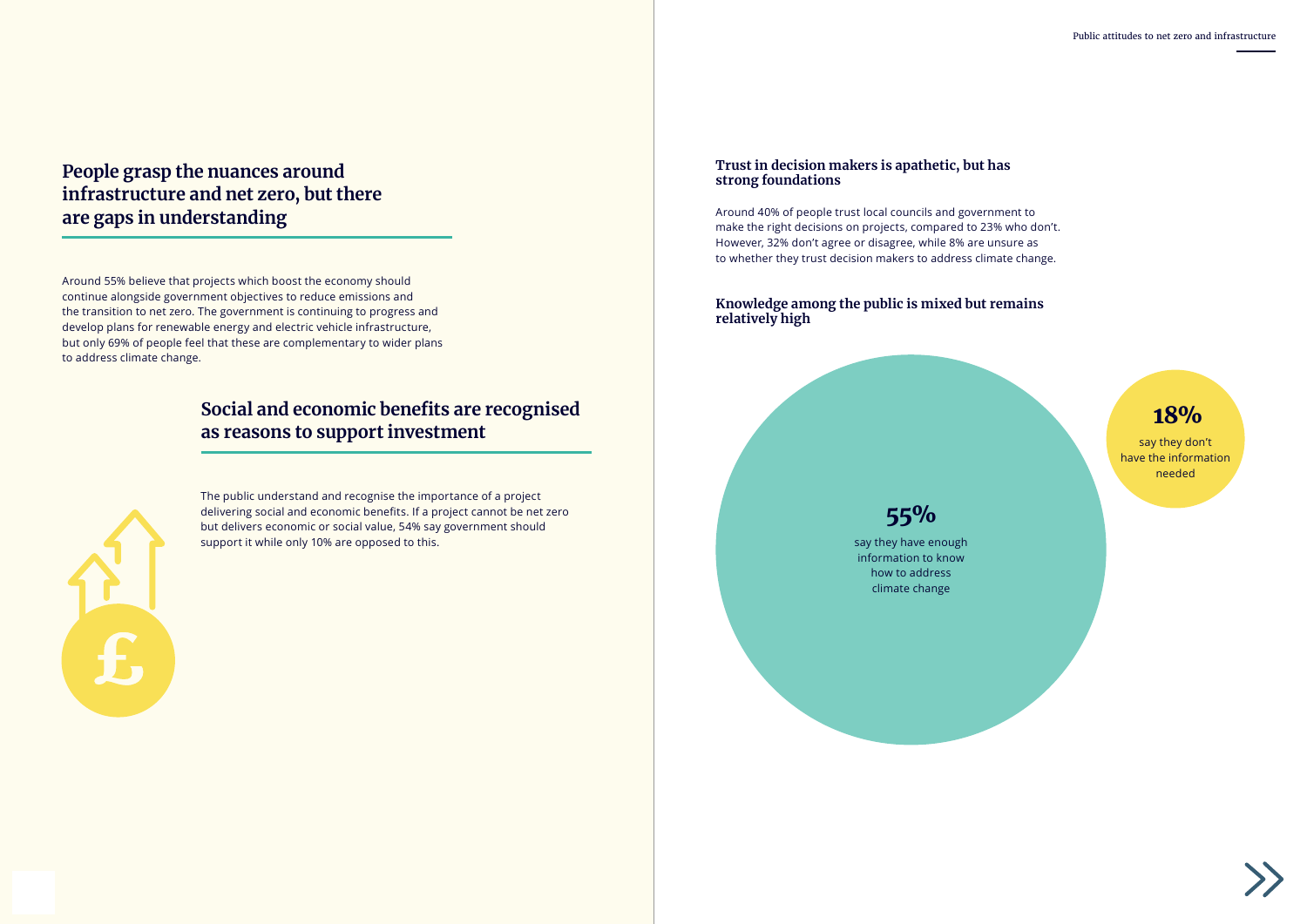### Climate change will be used to oppose projects, but individual concerns are still more pressing

### Section 7

The graph shows the priorities listed for supporting a new local project. Net zero is ranked 6th, with local benefits, the economy, quality of life and helping lower emissions ranked higher. National benefits, project design and trusting the company or team delivering it sit below net zero when it comes to people supporting a project.

- It is good for the economy It offers a benefit to society
- It will improve my quality of life
	-
	-
- It offers national benefits
	-
- I trust the company/team delivering it

Nothing would make me any more likely to support a new project near me

Liberal Democrat voters are the most likely to support a project because it is net zero (51%), compared to Labour (40%), Conservative (33%) and Green Party (33%) voters.

People consider impacts to their daily lives important when objecting to a new infrastructure project in the local area. Noise, visual impacts and construction disruption sit above net zero as a motivation.



- **•** Noise 43%
- **•** Visual 34%
- **•** Construction disruption 30%
- **•** Cannot be net zero 29%
- **•** No reason for objecting to a project 18%

People in London, the South East and North West (35%) are most likely to oppose a project on the grounds of it not being net zero. People living in the North East and Northern Ireland are least likely to oppose a project on the grounds of net zero requirements (18% and 14% respectively).



People will consider net zero as a reason to oppose a new infrastructure project but would prioritise other concerns such as benefits to the local area, society and economy and individual quality of life.

### **Individual impacts top the list of reasons people will oppose projects**

### **People support projects for localised, tangible reasons, only 6% would oppose any new project**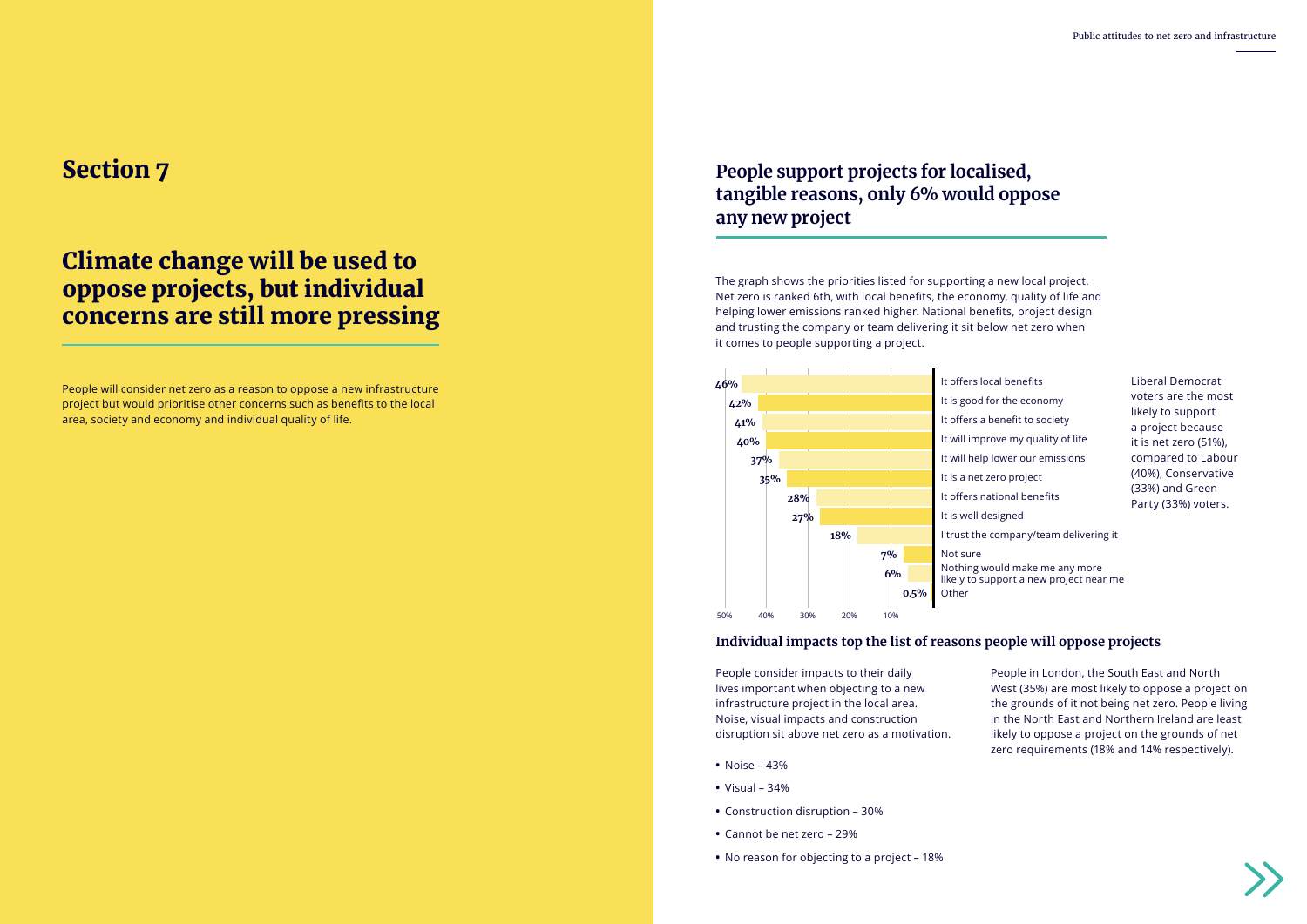# Conclusions

**Aside from the pandemic, healthcare and climate change are more of a priority for the public, sitting above social care and education, showing how important net zero is to the wider population.** 



**The public are willing to take action in their personal lives to address climate change.** 

**There is strong support for the UK becoming a global leader in achieving net zero and the public firmly believe our elected representatives should be bolder.** 

**While individuals will accept direction from government, this needs to be balanced with the impact on their day to day lives.**



**There is no agreement among the public on how to pay for the transition to net zero, which changes across political views.** 



**The public understand the need for new projects in terms of their benefits. People feel all projects should endeavour to be net zero, whether that is directly through the project or by offsetting carbon emissions and the narrative around this should be stronger.** 



**The public grasp the need for new infrastructure and major projects and understand that there isn't a 'one size fits all' approach for net zero.**



**Public support for new infrastructure projects is localised. Often people will prioritise the direct impacts to them over the national picture.**



Public attitudes to net zero are complex. There is a high level of understanding and support for achieving net zero, but context is key. People want to understand the benefits in relation to net zero but also how a project impacts them and their communities. Public ambition stretches beyond achieving net zero as a goal in itself and they grasp the wider narrative of new infrastructure projects.